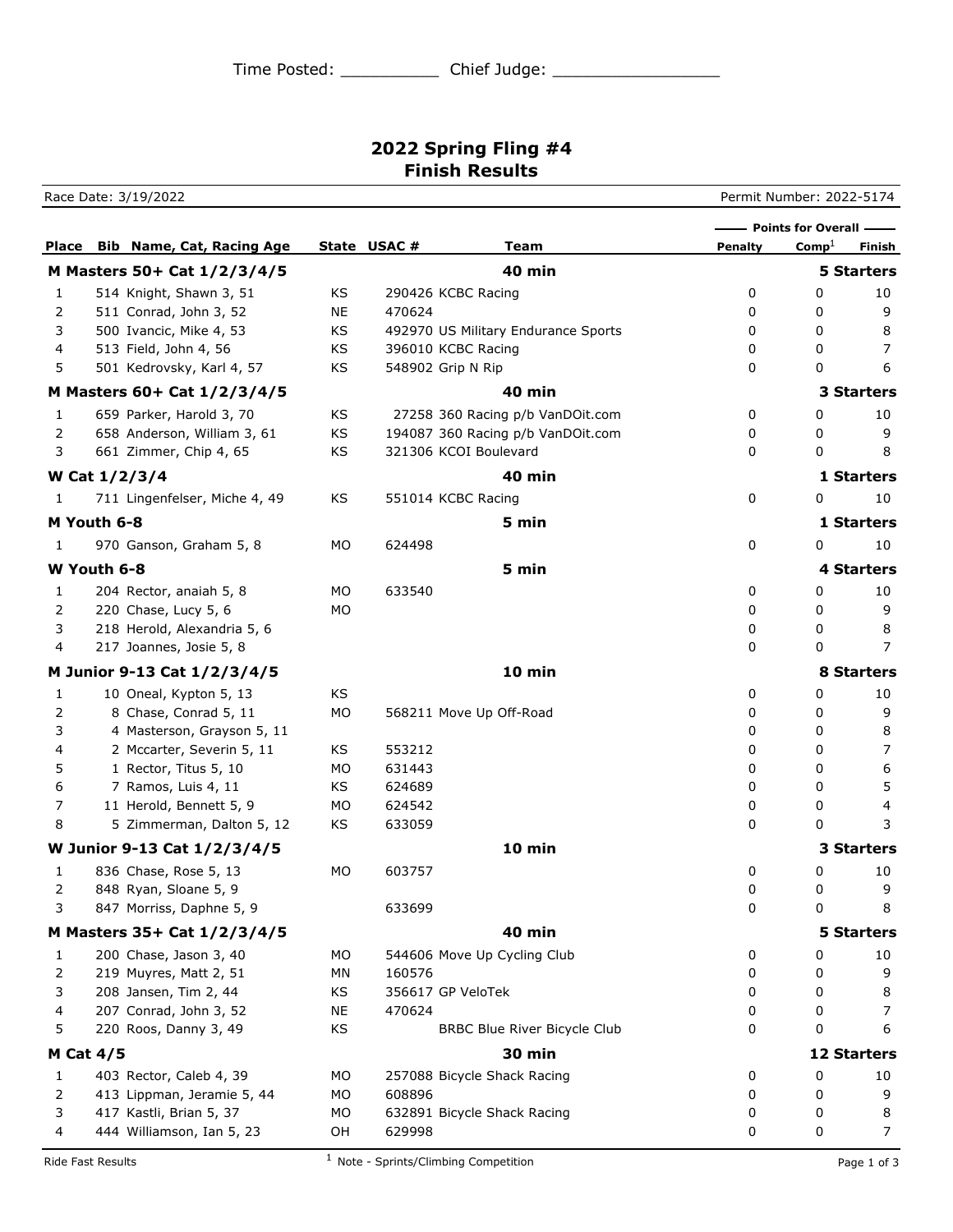## **2022 Spring Fling #4 Finish Results**

Race Date: 3/19/2022 **Permit Number: 2022-5174** 

|                       |  |                                        |    |             |                                     | Points for Overall - |                   |                    |
|-----------------------|--|----------------------------------------|----|-------------|-------------------------------------|----------------------|-------------------|--------------------|
|                       |  | <b>Place</b> Bib Name, Cat, Racing Age |    | State USAC# | Team                                | <b>Penalty</b>       | $\mathrm{Comp}^1$ | Finish             |
| <b>M Cat 4/5</b>      |  |                                        |    |             | <b>30 min</b>                       |                      |                   | <b>12 Starters</b> |
| 5                     |  | 416 Verdoni, Alex 4, 21                |    |             |                                     | 0                    | 0                 | 6                  |
| 6                     |  | 405 Shank, Anthony 4, 28               | KS | 607376      |                                     | 0                    | 0                 | 5                  |
| 7                     |  | 443 Smith, Zacharias 5, 31             |    |             |                                     | 0                    | 0                 | 4                  |
| 8                     |  | 438 O'neal, Tyler 5, 36                | KS | 575667      |                                     | 0                    | 0                 | 3                  |
| <b>DNP</b>            |  | 407 Weir, Lincoln 4, 14                | МO | 538014      |                                     | 0                    | 0                 | 1                  |
| <b>DNP</b>            |  | 408 Blake, Johnathon 4, 36             | KS |             | 593573 GP Velotek                   | 0                    | 0                 | 1                  |
| <b>DNP</b>            |  | 439 Baker, Andrew 5, 30                | KS |             | 606822 GP Velotek                   | 0                    | 0                 | 1                  |
| <b>DNP</b>            |  | 442 Hollister, Eric 5, 53              | KS |             | 564852 Santa Fe Trails Racing Team  | 0                    | 0                 | 1                  |
| <b>DNS</b>            |  | 436 Navarro, Alfredo 4, 46             |    |             |                                     | 0                    | 0                 | 0                  |
| M Cat $3/4$           |  |                                        |    |             | <b>45 min</b>                       |                      |                   | <b>15 Starters</b> |
| 1                     |  | 338 Chase, Jason 3, 40                 | МO |             | 544606 Move Up Cycling Club         | 0                    | 0                 | 10                 |
| 2                     |  | 350 Hendricks, Chris 3, 47             | МO |             | 593373 Quantum Racing Development   | 0                    | 0                 | 9                  |
| 3                     |  | 304 Nugent, Christopher 3, 33          |    | 607905      |                                     | 0                    | 0                 | 8                  |
| 4                     |  | 341 Kuzminski, Scott 3, 39             | NE | 144427      |                                     | 0                    | 0                 | 7                  |
| 5                     |  | 340 Johnson, Scott 3, 35               | KS |             | 455980 Move Up Cycling Club         | 0                    | 0                 | 6                  |
| 6                     |  | 352 Hendricks, Coren 3, 18             | МO |             | 593438 Quantum Racing Development   | 0                    | 0                 | 5                  |
| 7                     |  | 305 Rector, Caleb 4, 39                | МO |             | 257088 Bicycle Shack Racing         | 0                    | 0                 | 4                  |
| 8                     |  | 344 Fuentes, Yoan 5, 37                | KS |             |                                     | 0                    | 0                 | 3                  |
| <b>DNP</b>            |  | 309 Waggoner, Trevor 3, 41             | KS |             | 383182 GP VeloTek                   | 0                    | 0                 | 1                  |
| <b>DNP</b>            |  | 337 Navarro, Alfredo 4, 46             |    |             |                                     | 0                    | 0                 | 1                  |
| <b>DNP</b>            |  | 342 Verdoni, Alex 4, 21                |    |             |                                     | 0                    | 0                 | 1                  |
| <b>DNP</b>            |  | 346 Castro, James 5, 52                |    | 620145      |                                     | 0                    | 0                 | 1                  |
| <b>DNP</b>            |  | 351 Doyle, Grant 4, 25                 | KS |             | <b>BRBC Blue River Bicycle Club</b> | 0                    | 0                 | 1                  |
| <b>DNP</b>            |  | 399 Kastli, Brian 5, 37                | МO |             | 632891 Bicycle Shack Racing         | 0                    | 0                 | 1                  |
| <b>DNF</b>            |  | 353 Roos, Danny 3, 49                  | KS |             | <b>BRBC Blue River Bicycle Club</b> | 0                    | 0                 | 1                  |
| <b>DNS</b>            |  | 306 Shank, Anthony 4, 28               | KS | 607376      |                                     | 0                    | 0                 | 0                  |
| W Cat 4/Novice Cat 5  |  |                                        |    |             | 20 min                              |                      |                   | <b>5 Starters</b>  |
| 1                     |  | 804 Lingenfelser, Miche 4, 49          | KS |             | 551014 KCBC Racing                  | 0                    | 0                 | 10                 |
| 2                     |  | 800 Bontrager, Rachael 4, 29           | KS |             | 571438 Rocket City Velosport        | 0                    | 0                 | 9                  |
| 3                     |  | 803 Zimmerman, Angela 5, 46            |    |             |                                     | 0                    | 0                 | 8                  |
| 4                     |  | 806 Ryan, Teale 5, 50                  |    |             |                                     | 0                    | 0                 | 7                  |
| 5                     |  | 801 Dye, Janet 5, 68                   |    |             |                                     | 0                    | 0                 | 6                  |
| <b>M Novice Cat 5</b> |  |                                        |    |             | 20 min                              |                      |                   | <b>6 Starters</b>  |
| 1                     |  | 572 Williamson, Ian 5, 23              | OH | 629998      |                                     | 0                    | 0                 | 10                 |
| 2                     |  | 569 O'neal, Tyler 5, 36                | KS | 575667      |                                     | 0                    | 0                 | 9                  |
| 3                     |  | 560 Lippman, Jeramie 5, 44             | MO | 608896      |                                     | 0                    | 0                 | 8                  |
| 4                     |  | 566 Chase, Conrad 5, 11                | MO |             | 568211 Move Up Off-Road             | 0                    | 0                 | 7                  |
| 5                     |  | 565 Mccarter, Severin 5, 11            | KS | 553212      |                                     | 0                    | 0                 | 6                  |
| 6                     |  | 563 Zimmerman, Jordan 5, 46            | KS | 633061      |                                     | 0                    | 0                 | 5                  |
| <b>DNS</b>            |  | 570 Baker, Andrew 5, 30                | KS |             | 606822 GP Velotek                   | 0                    | 0                 | 0                  |
|                       |  | M Junior 13-18 Cat 1/2/3/4/5           |    |             | 20 min                              |                      |                   | 3 Starters         |
| 1                     |  | 260 Hendricks, Coren 3, 18             | MO |             | 593438 Quantum Racing Development   | 0                    | 0                 | 10                 |
| 2                     |  | 262 Oneal, Kypton 5, 13                | KS |             |                                     | 0                    | 0                 | 9                  |
| 3                     |  | 261 Weir, Lincoln 4, 14                | MO | 538014      |                                     | 0                    | 0                 | 8                  |
|                       |  |                                        |    |             |                                     |                      |                   |                    |